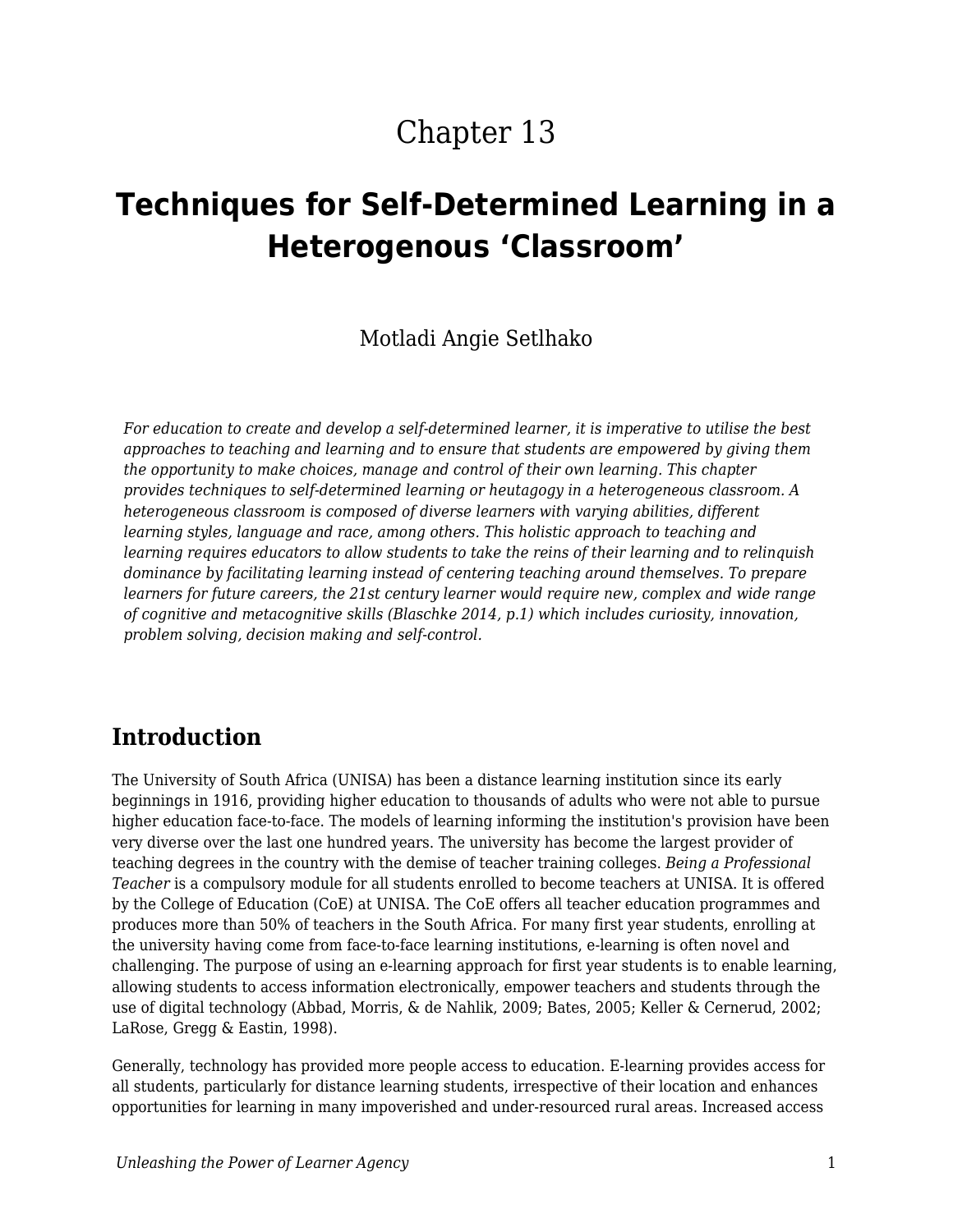to information and education, as a whole, means the role of teachers and lecturers must also change (Vandeyar, 2014). Using technology, creates a world of new discoveries and exploration (Setlhako, 2018) and as facilitators of learning, lecturers need to encourage, support and engage students so that they participate actively in the learning process. This is a major way of ensuring that lecturers as facilitators of learning provide relevant knowledge and skills related to societal and educational needs, especially in times of rapidly changing technology and economic uncertainty. Technology enables people to have easy access to information to keep functioning, in times of economic uncertainties, through internet connection using online platforms. Hase (2016) asserts that it becomes easier for people to fulfil their abilities as self-determined learners. It also gives people innovative incentives to be creative and find new ways to improve their lives.

However, the so-called 'digital divide', an unequal access to information, communication technologies (ICT) and, therefore internet access, is a factor to consider given the demography of most of the UNISA students. The student population is very heterogeneous with respect to culture, race, religion, learning styles and linguistic backgrounds; family structures; socio-economic status; and ability levels (Kronberg, York-Barr, Arnold, Gombos, Truex, Vallejo & Stevenson, 1997). The aim of obtaining a teaching qualification in this program is to develop teachers, whatever their background, who have mastered the 'four Cs', namely critical thinking, creativity, communication, and collaboration (Blair, 2012), appropriate employability skills and competencies required for the  $21<sup>st</sup>$  century and the changing world of work as well. They will have developed cognitively and exhibit critical thinking skills and become experts in their content and pedagogical knowledge (Blaschke and Hase, 2015; Brown, 2015; Salehi, 2018).

What we can add to content and pedagogical knowledge now is technological knowledge (Kurt, 2018). Students need to integrate these three types of knowledge, technological, pedagogical and content (TPACK) into their learning (Kurt, 2018; Mishra & Koehler, 2006).

The South African Higher Education Act (1997) states that one of the purposes of higher education is to provide South African society with high-level competencies and expertise necessary for the growth and prosperity of a modern economy. The South African White Paper on e-Education (DoE, 2004) states that South African students should be able to use Information and Communications Technology (ICT) so as to fully participate, confidently and creatively, in a global society. This technological knowledge and skills needs to be embedded in modern education. As all institutions of learning are mandated to embrace e-learning, it is required of them to develop new and relevant approaches to teaching and learning.

## **Learning**

There is a growing awareness in educational circles that students have a role to play in the teaching and learning process, given the opportunity (Daly, 2008; Freire, 1972; Hill, 2015). However, in the South African context because of cultural factors, there remains a strong perception that the best ways in which people learn occur from respecting seniors, considering their experiences and involving them in the planning of activities, or providing a conducive environment, but ignoring their unique style of learning (Richards, 2002). In Africa in traditional societies, patriarchy remains a strong element of culture. The system encourages a resistance to questioning, critical thinking and going against the tide.

Lave and Wenger's (1991) 'situated learning' and 'community of practice' seem at present to speak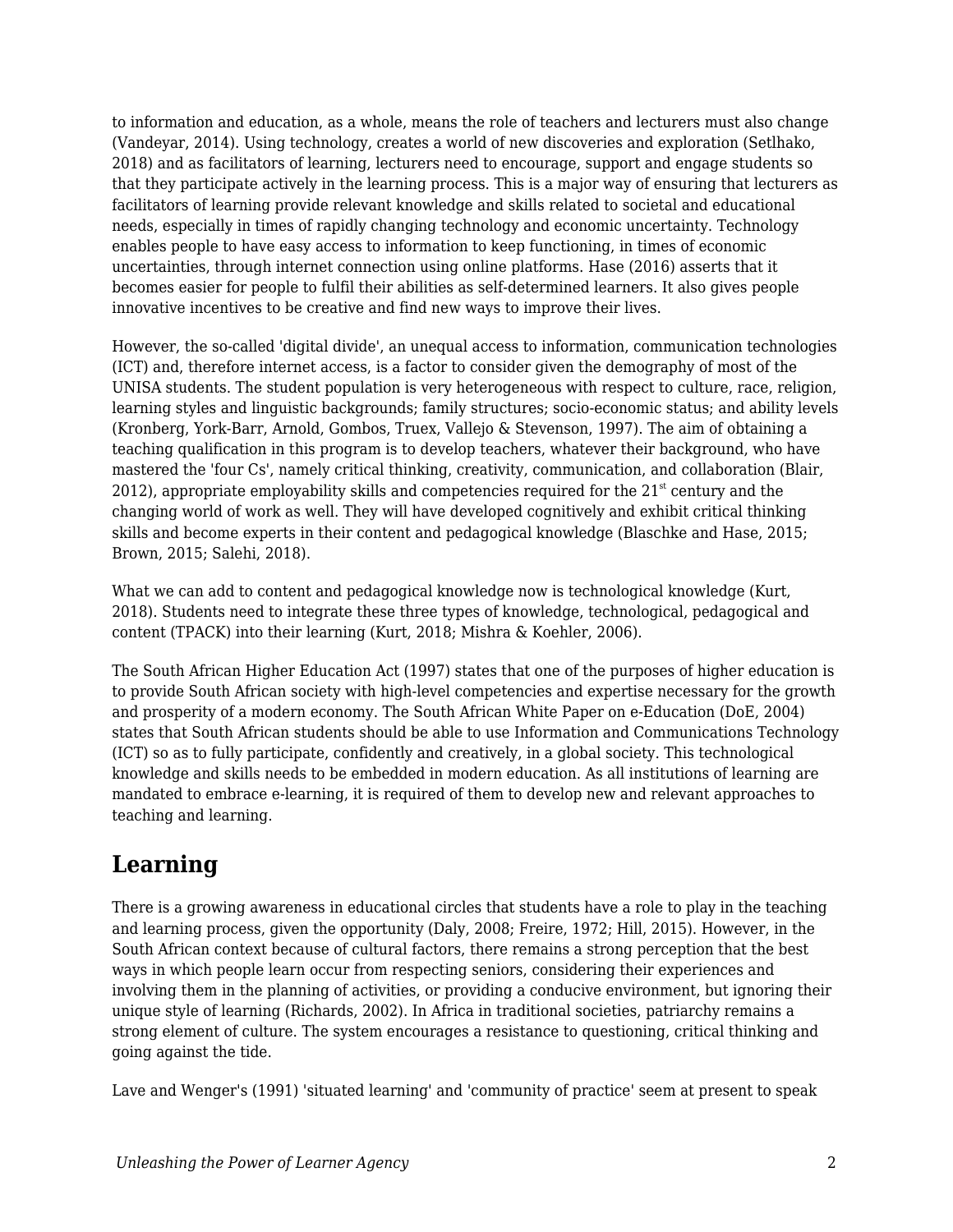most directly to the needs of 21st century learning. This type of approach to learning makes it possible to include ideas about social and global responsibility so that students understand their social and civic responsibility (Hurtado, Ruiz, and Whang, 2012) from a young age. In addition, as countries are gradually becoming interconnected and the global markets improving through technological advancement (United Nation, 2019), new occupations that require different skills and competencies are founded. Such innovations call for education to change and the way they in which knowledge is delivered will need to change. Thus, the imperative for today's teaching and learning is to identify the new skills sets that will equip tomorrow's students with skills that will enable them to deal with the challenges of the Fourth Industrial Revolution.

Heutagogy challenges the traditional way of teaching and learning. Researchers such as Alraqas (2020), Hase & Kenyon (2007) support the view that learning has become more self-directed and selfdetermined. In this learning approach, for example, students are required to critically interrogate their own thoughts, learning and reflecting on what is learned and how it is learned. Heutagogy (SDL) as a major shift towards learner-centred learning could assist South African educational institutions to move away from a passive teacher centred approach to a more active, learner centred approach. This means there is a growing acceptance that students should play a greater role in the teaching and learning process, given the opportunity (Daly, 2008; Freire, 1972; Hill, 2015).

One of the pillars of heutagogy is the autonomy that students have to develop and acquire. As that happens, educators have to relinquish their total control of learning, shifting to a learner centred approach, if they are to thrive in a heterogeneous classroom. This is a huge change, where students need a new framework of learning and teachers a new teaching framework that empowers students to take responsibility for their own learning. An old mind set in the South African context, related to cultural factors, suggests that the best way students learn occurs from respecting seniors, considering their experiences and involving them in the planning of activities, or providing a conducive environment, but ignoring their unique style of learning (Richards, 2002). In this case, critical thinking and autonomy could create a barrier to the successful implementation of a heutagogical approach.

Figure 2

Self-determined student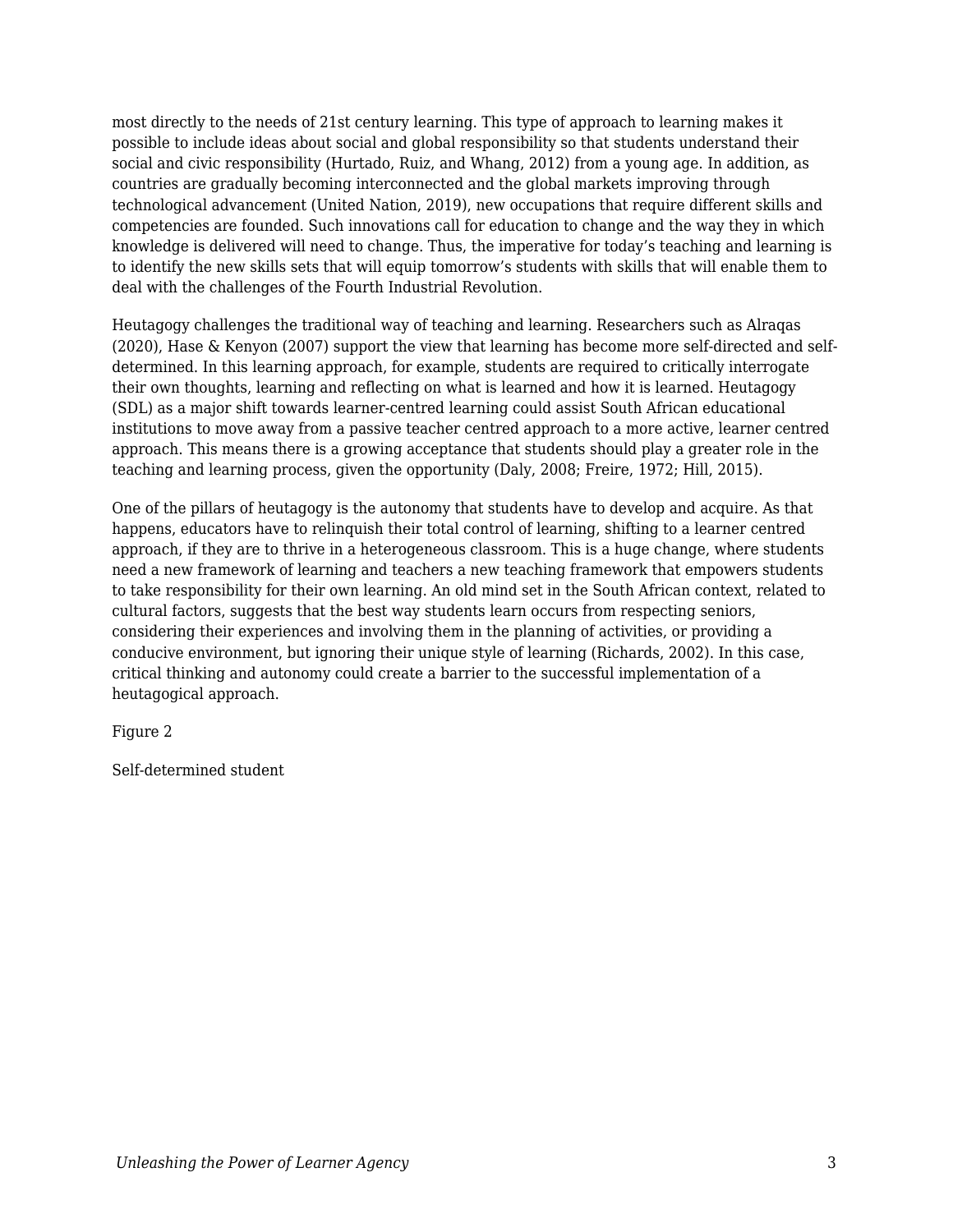

Figure 2 shows how the student is guided towards self-determined learning through the provision of instruction at appropriate levels (after Bloom) mediated through appropriate technological tools (Cennamo, Baum, Newbill & Finn, 2012; McNierney, 2004). The instruction takes into account the diverse styles of learning of each learner, their heterogeneity on so many levels, and with the development of critical thinking skills, the learner becomes autonomous. Not only does selfdetermined learning require motivation to carry out tasks, it is also about how people learn, and their capability to unlearn existing methods.

Self-determined learning also challenges the curriculum and explores new ways of teaching and learning. It, therefore, requires engagement and social interactivity between, students and students, students and teachers as well. Vygotsky (1978) argues that optimal learning takes place when taught from a social interactive paradigm in which students are encouraged to share, exchange, negotiate and make meaning to help construct new knowledge. We need to design education systems that are based on the "optimism of the students, not the pessimism of the educators" and heutagogy, as a learning process that is learner-centric would help us to do that.

## **User-centred instructional design for effective teaching and learning**

The learning partnership in which the students and the lecturers are placed in an e-learning context requires a knowledge of user-centred design theory and practice to effectively deliver the content of the course (Newby, Stepich, Lehman & Russell, 2000). Each page design, for instance, should reflect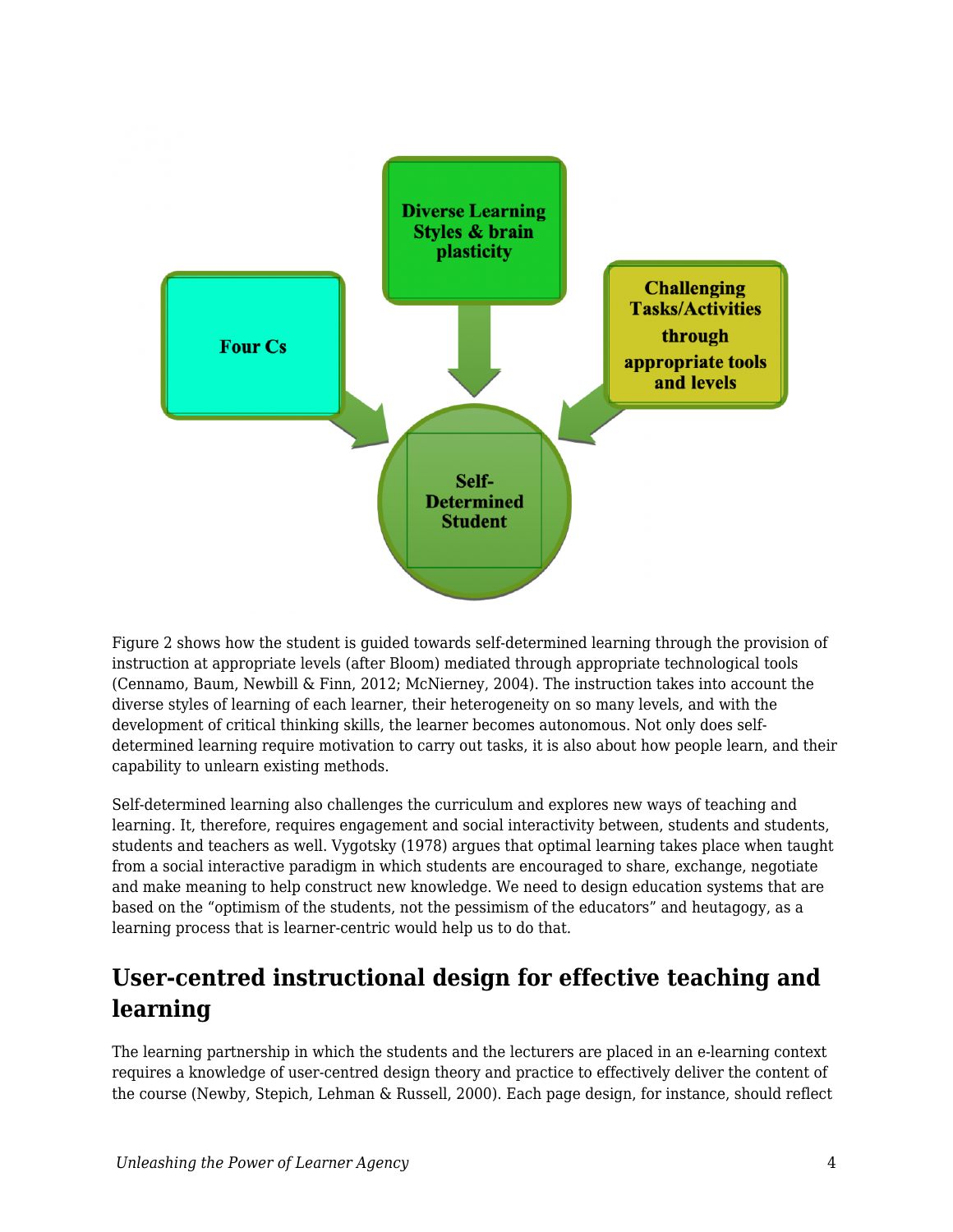such principles as chunking, use of sidebars, and multiple headings; readability levels should be between 8 and 10 (Campbell, 2004). Goals need to be clearly articulated, as does the value of the learning for the students in pursuit of their own ambitions for success (West, 2010).

The problem of having a diversity of students should compel the design to be 'participatory' (Schuler & Namioka, 1993). By designing different learning activities and tasks that accommodate many diverse styles of learning, students are helped to recognise and determine for themselves the best way in which they learn. The designer of the programme should take into consideration a number of matters which are important for a heterogeneous student body, such as English language fluency, study habits, communication habits, time available for finishing assignments, gender, mobility and accessibility (Campbell, 2004). UNISA used to separate the design elements of the course from the content. It falls increasingly on the lecturers now to design online courses. The need for teachers to be proficient in instructional design has become more and more important. A needs assessment of the students when preparing or revising the programme goes a long way towards effective teaching and learning and assists students to take ownership of their own learning when their needs are met.

Bloom's taxonomy is a foundation tool for instructional design (Shabatura, 2013). Using Shabatura's *Bloom's Taxonomy Verb Chart* to choose suitable verbs to match learning outcomes at the different levels of understanding from lowest to highest, is another technique in effective instructional design. Campbell's (2004) provides extensive and valuable advice as well as excellent sources for further techniques to consider in instructional design for e-learning. The design of activities in e-learning should be structured in such a way that students are given the opportunity to work on their own in groups, pairs or independently. It is about time that educators relinquish their classroom dominance and shift the focus of learning from the teacher back to the learner and learning (Blaschke & Hase, 2016), and take into consideration the unique learning styles and human intelligence of each learner, if we are to produce a true self-determined learner.

In response to market demand for creative and competent employees who can respond to new and complex work environments, there has been renewed interest in heutagogy. When combined with today's technology, heutagogy offers a holistic framework for teaching and learning that supports development of self-determined, autonomous students and provides a basis for creating holistic, learner-centred education environments (Blaschke and Hase, 2016).

## **Delivery of e-learning**

The plethora of digital devices, both stationary and mobile, which enable access to e-learning should not seem daunting as they are tools which can be used to good effect with good planning. Carrington's (2016) Pedagogical Wheel is an elementary illustration of how to match the levels of Bloom's cognitive taxonomy to the desired learning outcomes and the technological mode or tool which would be most suitable to use, so that theory, practice and application are linked (Carrington (2016). The wheel can be found at: [https://edtechbooks.org/-myr.](https://educationtechnologysolutions.com/2016/06/padagogy-wheel/)

This is a valuable aid to lecturers and the internet has videos and many supportive materials free for use. Managing the outcomes of one's e-learning programmes with help from internet support should assist lecturers who are not au fait with technology (McNierney, 2004). That expertise developed and passed on to pupils gives impetus to both parties as students.

Teaching as a profession cannot be seen in isolation from technological advancements. More than just technological literacy needs to be taken into account, a greater focus on the integration of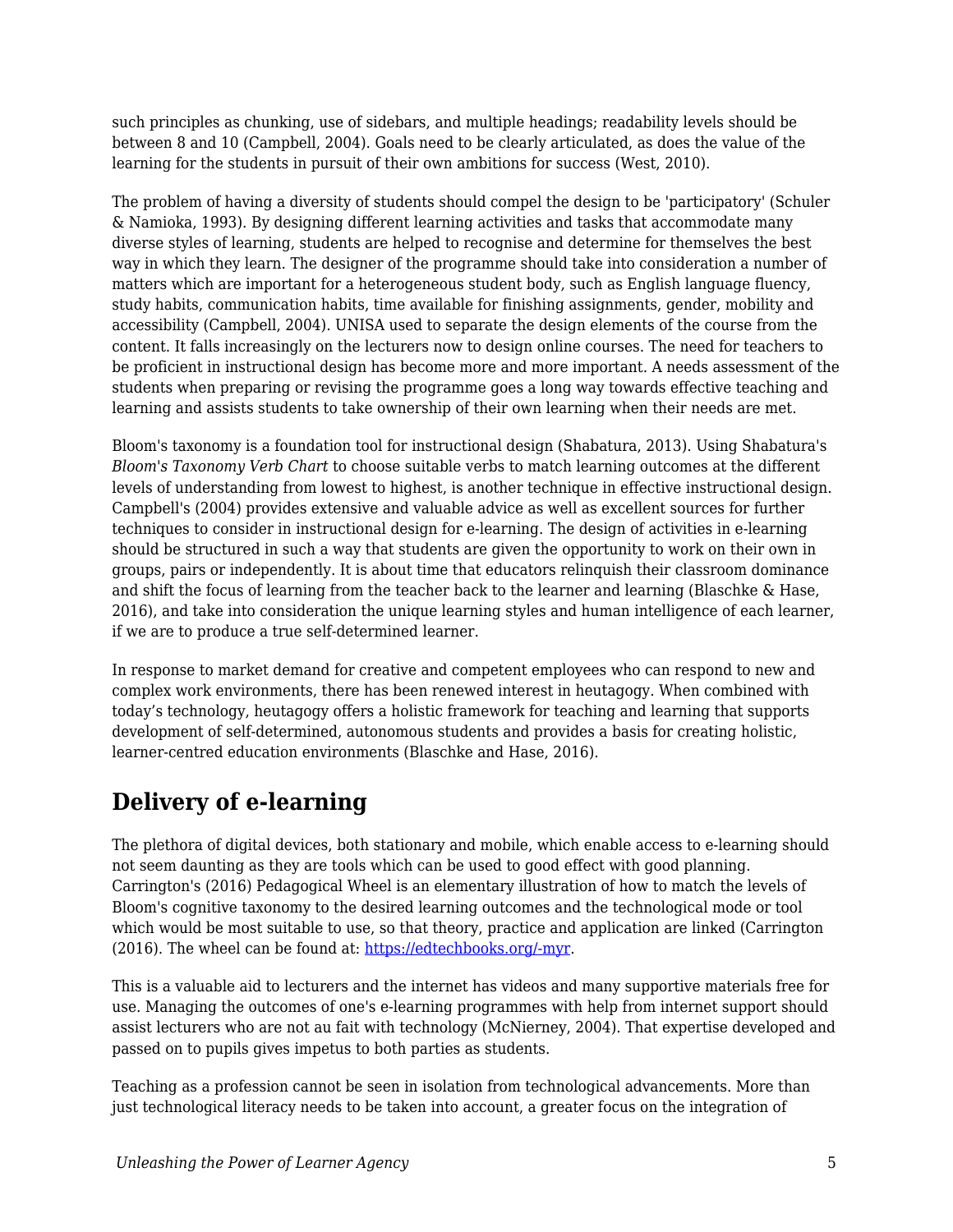technology into lecturers' instructional practices, and a review of teacher professional development of post qualification and new approaches and curriculum pre-qualification is urgent. It is predicted that students will be expected to learn beyond just answering basic questions, and to expect new cognitive pathways (World Economic Forum, 2017). They will want their curiosity to be aroused. Jack Ma at WEF (2017) stated that if we do not change the way we teach, thirty years from now we will be in trouble, if students are not prepared now.

## **Developing critical thinking skills**

As one of the so called 'four Cs', critical thinking is a necessity for the 21st century (Blaschke & Hase, 2015; Brown, 2015; Salehi, 2018). It is the ability to think clearly and rationally, understanding the logical connection between ideas, thinking about one's own thinking (Lai, 2011). It is assumed that critical thinkers are at a level where they are able to engage in dialogues, question ideas and reasoning (Guest, 2000; Lloyd & Bahr, 2010). They ask questions, reflecting on various issues as an indication of thinking independently. They rely on a scientific mind-set, not a superstitious one (important for South African students). Skills for critical thinking are a crucial resource that resonate with a self-directed teaching strategy (Snyder & Snyder, 2008).

It is assumed that university level students must have reached the level of critical thinking asking hard questions. Unfortunately, it is not always the case, considering the situation and context in which many of UNISA students exist. A self-determined approach to learning requires students to have developed critical thinking skills. These skills involve cognitive operations that enable them to interpret and/or analyze, solve problems, create, synthesize and evaluate (Basri, Purwanto, As'ari, & Sisworo, 2019; [Nilson,](https://www.facultyfocus.com/author/linda-b-nilson-phd/) 2018). These are much needed skills even beyond career development. They can be developed, learned, practised and continually integrated into the curriculum to engage students in active learning (Blaschke & Hase, 2015; Salehi, 2018). For example, developing skills at a lower level would include reading a newspaper article and discussing how they comprehend it, writing a few paragraphs explaining their understanding of the content. This represents a lower level of Bloom's Taxonomy.

To evaluate or assess whether the students have become critical thinkers who can solve problems, there are several suggestions from Kivunja (2015). Examples are tasks which show that the students have reflected on what they have learnt and discussed, its value in real life situations, debated a controversial issue from public media, performed a self-assessment exercise after completing a major project, reviewed how they have achieved the programme's learning outcomes and shown they recognize bias and misinformation in internet resources.

## **Cogntive development and self-determined learning**

To help students become self-determined students, it is important to give those challenging activities and questions to stimulate their thinking, forcing them to critically examine their existing perspectives (Vygotsky, 1978). Challenging tasks promote cognitive development and metacognition grows when students interact with other people and learning material. Cognitive development through social interaction, between people, students and student, student and lecturer, and/or tools that facilitate learning are recognised as excellent learning opportunities in an indirect way (Mutekwe, 2018).

Most important in the self-determined learner is thinking about one's own thinking - metacognition.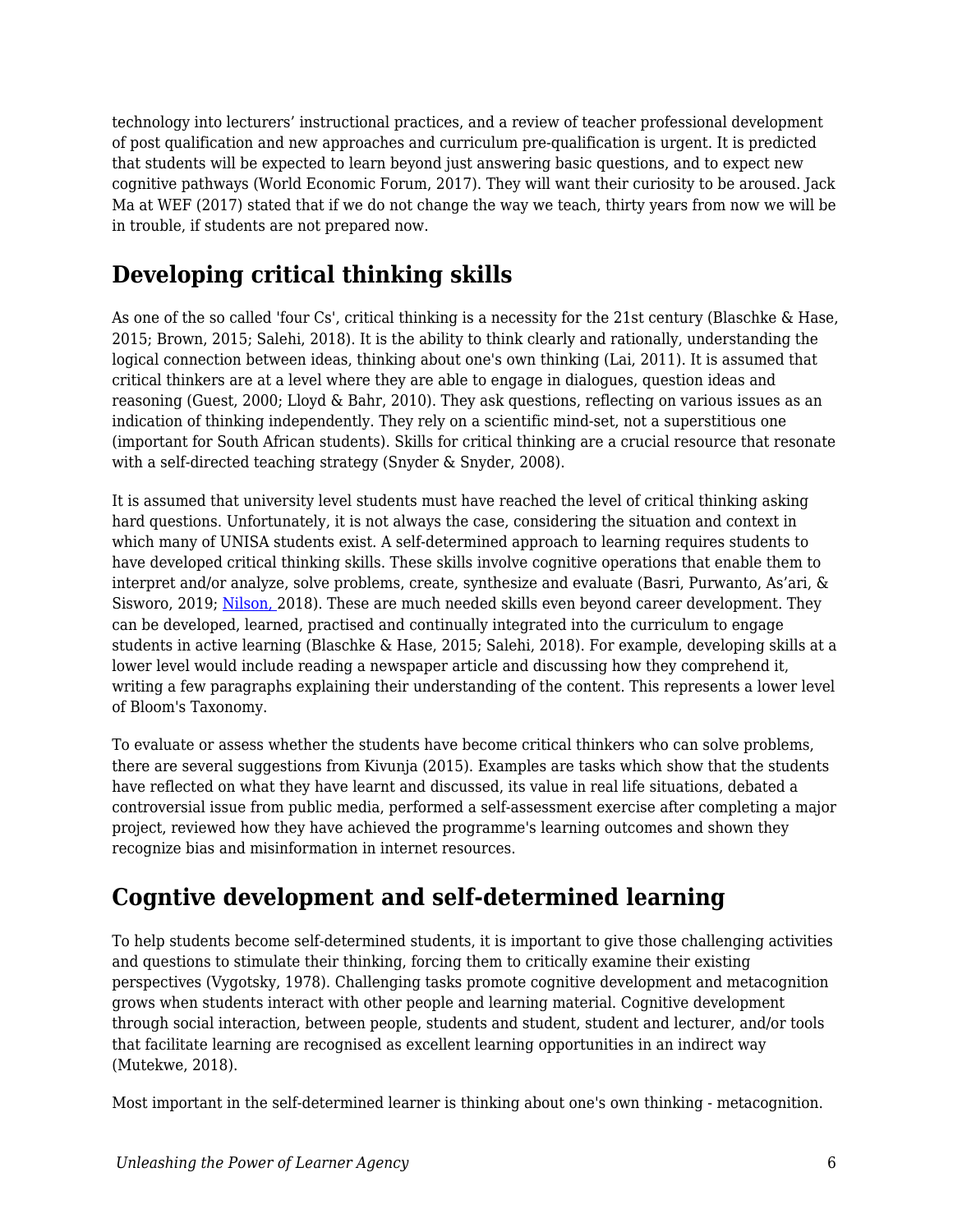Metacognition is an act of thinking about HOW? and WHY? (Siewierski, 2015). The how and why questions are ways of asking oneself deep questions, introspecting on one's beliefs and reflecting. Employing metacognitive strategies to learning helps students become aware of their development, understanding of issues as they keep on reflecting on their work. This leads to independence, the results suitable for self-determined learning. Self-determined students will be able to think, analyse, reflect, plan and organize, monitor their own work, direct their own learning, and to self-reflect along the way. Ongoing practising of this strategy is empowering and encourages students to take charge of their own learning.

## **Learning and teacher competenciess required for selfdetermined learning**

Students need critical thinking, problem solving, creativity, communication, decision making skills and more to construct new knowledge through pedagogical use of technology. To do that e-students in distance education need to develop skills associated with self-determined learning because as independent students they would need to make choices, set priorities and manage own lives, make decisions (Hui & Tsang, 2012) to succeed.

Unfortunately, our South African society remains patriarchal, authoritarian, non-critical and this is a prominent feature of our education process. So, for the learner to develop agency to empower her/himself, to gain problem solving skills, reflective skills, self-evaluation and monitoring skills are needed whether in academic learning, vocational learning or self-management and development learning through being encouraged to use action learning, goal setting, process management, and outcomes determination. In an environment of self-analysis, the learner can develop a positive "Yes I can" philosophy. In turn this attitude enables teachers to more effectively facilitate knowledge acquisition, while the learner can test their process against goals and objectives. Development of new learner-teacher partnerships, in which the teacher guides, rather than teaches, could lead to deeper learning, understanding and appreciation of the subject content through using action learning – breaking up learning into bite-sized goals once outcomes have been identified, and using peer discussions to achieve self-realisation.

#### **Self-Determined Learning in a Heterogeneous Classroom**

Developing techniques of self-determined learning in a heterogeneous classroom may be difficult, given the range of learning background and abilities of students enrolled for the module. Heterogeneity in any one classroom would represent students with diverse cultural, racial, religious, and linguistic backgrounds; family structures; socio-economic status; and ability levels (Kronberg et al., 1997). However, it is the responsibility of the facilitator to motivate and encourage students to identify own learning style as students with diverse backgrounds and abilities pose different challenges (Diallo & Maizonniaux, 2016). It is important to set meaningful, inclusive and effective assignments and activities to serve all students (Vedder, Horenczyk, Liebkind & Nickmans, 2006). It would then mean the facilitator would design activities and tasks to accommodate students of this diverse group. As self-determined learning is a student-centred teaching strategy and meant to develop independence, build capacity, capability and the future of many students, activities should be designed in a way that meets the needs of all students. Nonetheless, embracing diversity is conducive for development and learning, having to understand the style of learning employed by many students.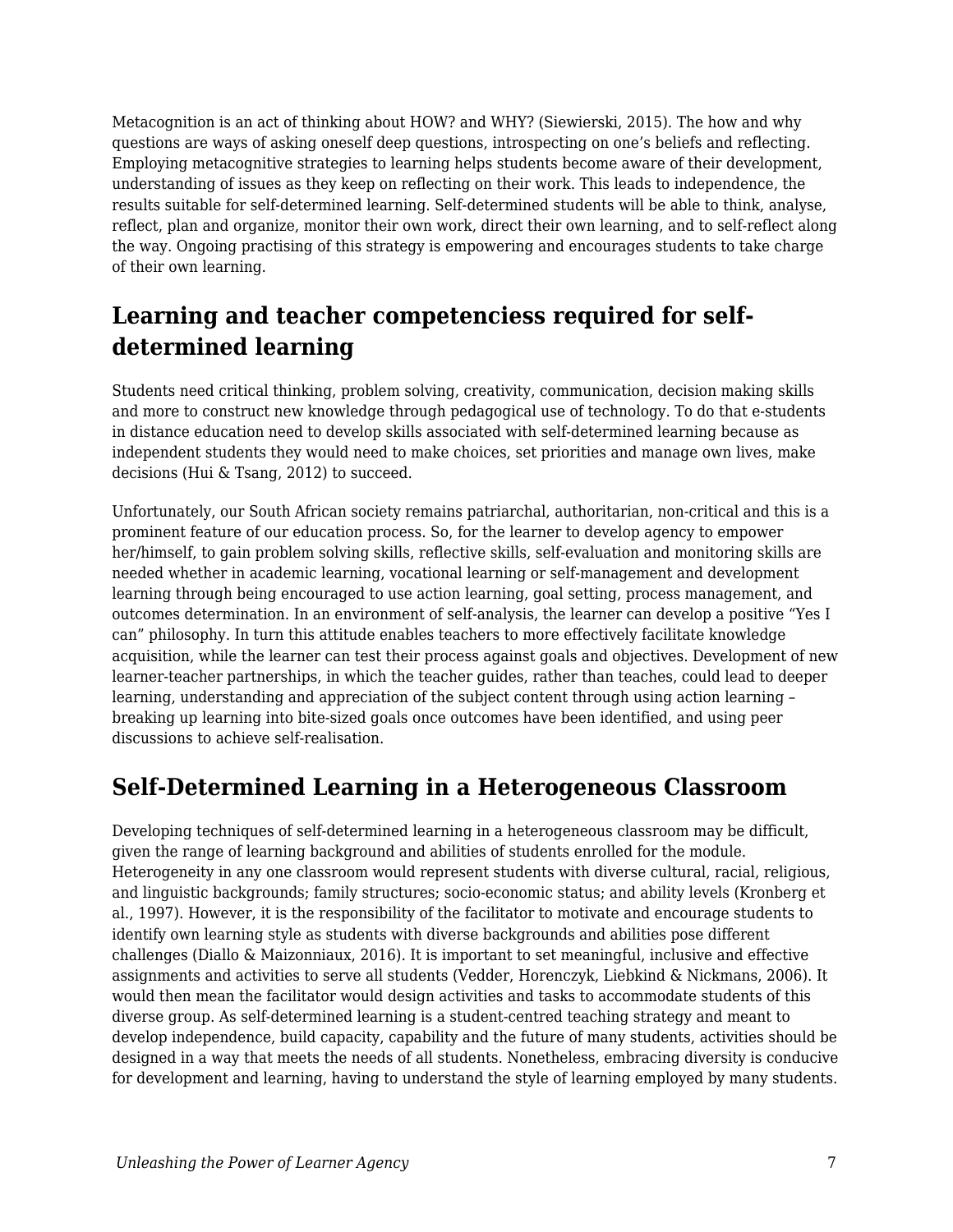It is known world-wide that technology has made it possible for people to access data and resources in their environment, share information using diverse multimedia, and also collaborate with each other (Luckin et al, 2011). This is a requisite for the heutagogical approach to teaching and learning. Generating a conducive learning context for the learner is imperative to support students to access and use technological resources effectively as an empowering technique for students to become independent and able to create their own learning contexts. A learner centric environment for example, provides students with the opportunities to develop own learning materials, record own videos or audio and then share it with other students online. Activities of this nature may accommodate heterogeneity.

#### **Conclusion**

With all institutions of learning moving towards and finally embracing the world of distance learning, otherwise known as e-learning, such a time would require the moving away from old and outdated ways of teaching, into new and relevant approaches to teaching and learning. As mentioned above, it is no longer in the interests of both the students and the teachers to consider mundane teachercentred learning approaches, in their passivity, as the "best learning methods". Students, particularly in the  $21<sup>st</sup>$  century, are required to be critical thinkers, problem solvers, creatives, communicators and decision makers among other things in order to succeed within environments of independent learning. Self-determined learning in a heterogeneous classroom would thus be the most feasible solution, as it allows students to take initiative for their own learning – in terms of identifying their learning needs and resources, formulating personal learning goals, implementing strategies for problem solving, while reflecting on the entire process of learning.

#### **References**

- Abbad, M. M., Morris, D., & de Nahlik, C. (2009). Looking under the bonnet: Factors affecting student adoption of e-learning systems in Jordan. *The International Review of Research in Open and Distance Learning, 10*(2), 596-622.
- Basri, H., Purwanto, As'ari, A. R., & Sisworo. (2019). Investigating critical thinking skill of junior high school in solving mathematical problem. *International Journal of Instruction, 12*(3), 745-758.
- Bates, A.W. (2005). *Technology, e-learning and distance education* (2nd ed). Routledge.
- Bezuidenhout, L., Leonelli, S., Kelly, H. & Rappert, B. (2017). Beyond the digital divide: Towards a situated approach to open data. *Science and Public Policy, 44*(4), 464–475.
- Biggs, J. (2001). Enhancing learning: A matter of style or approach? In R. J. Sternberg & L.-f. Zhang (Eds.), *The educational psychology series. Perspectives on thinking, learning, and cognitive styles* (pp. 73–102). Lawrence Erlbaum Associates Publishers.
- Blair, N. (2012). Technology integration for the new 21st century learner. *Principal, 91*(3), 8–13.
- Blaschke, L.M., & Hase, S. (2015). Heutagogy: A holistic framework for creating 21st century selfdetermined learners. In B. Gros & M. Maina Kinshuk (Eds.), *The future of ubiquitous learning: Learning designs for emerging pedagogies* (pp.25-40). Springer Verlag.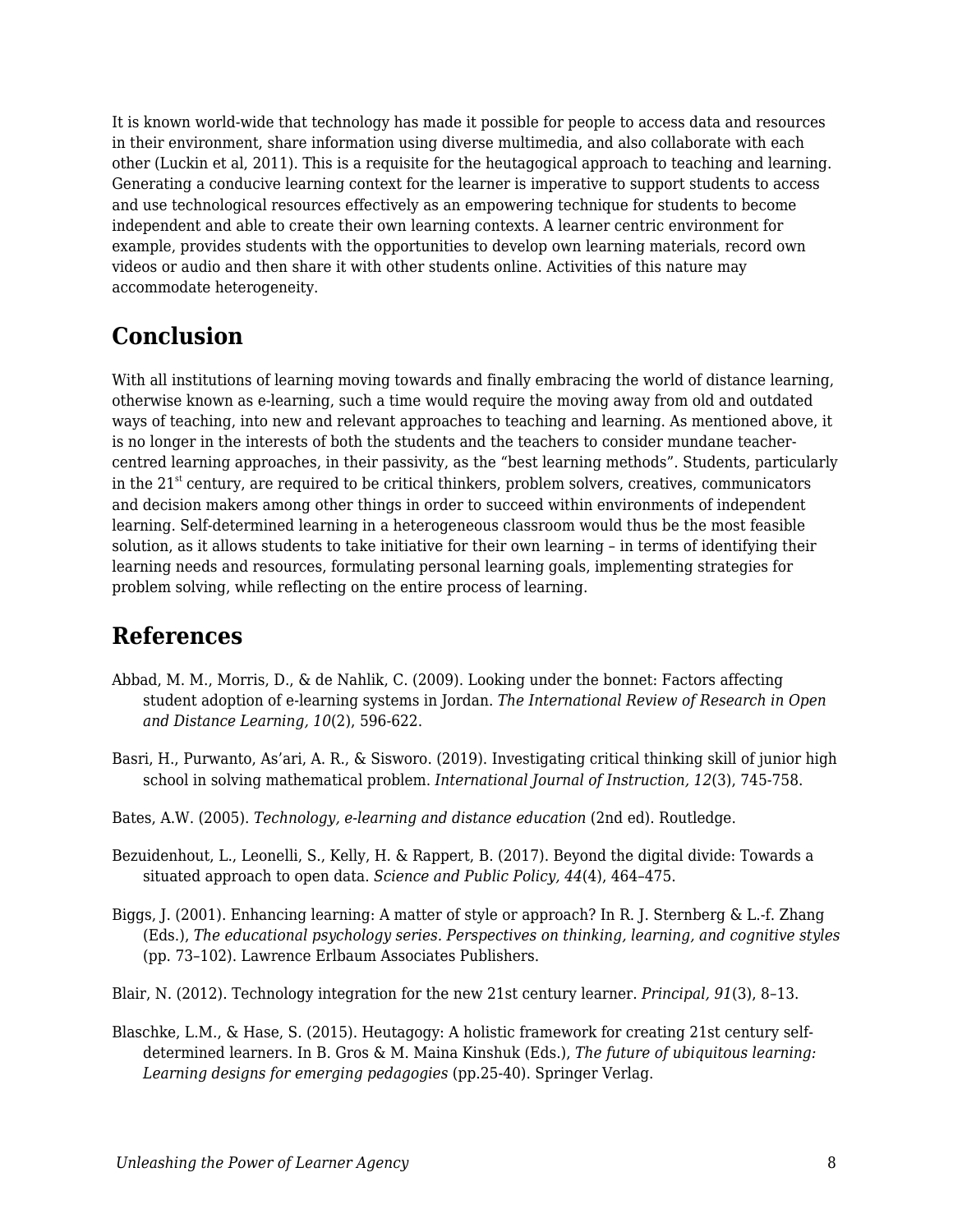- Brown, B. (2015). Twenty first century skills: A bermuda college perspective. *Voices in Education, 1*, 58–64.
- Campbell, K. (2004). *E-ffective writing for e-learning environments*. Hershey
- Carr, N. (2010). *The shallows: What the Internet is doing to our brains*. NY W W Norton & Company.
- Carrington, A. (2016). *The Pedagogical Whee*l. [https://edtechbooks.org/-myr.](https://educationtechnologysolutions.com/2016/06/padagogy-wheel/)
- Cennamo, K., Baum, L., Newbill, P. & Finn, T. (2012). Teaching to develop critical and creative thinking skills. In P. Resta (Ed.), *Proceedings of SITE 2012--Society for Information Technology & Teacher Education International Conference* (pp. 3553-3557). Austin, Texas, USA: Association for the Advancement of Computing in Education (AACE). https://www.learntechlib.org/primary/p/40144/.
- Daly, N. (2008). Not empty vessels: New Zealand pre-service additional language teacher identity. *Waikato Journal of Education, 14*, 5-13.
- Diallo, I., & Maizonniaux, C. (2016). Policies and pedagogies for students of diverse backgrounds. *International Journal of Pedagogies and Learning, 11*(3), 201-210.
- Department of Education (DoE). (2004). *The South African White Paper on e-Education*. South Africa.
- Doidge, N. (2007). *The brain that changes itself: Stories of personal triumph from the frontiers of brain science*. Silberman Books.
- Fleming, N. D., & Mills, C. (1992). Helping students understand how they learn. *The Teaching Professor, 7*(4). Madison, Wisconsin, USA: Magma Publications.
- Freire, P. (1972). *Pedagogy of the oppressed.* Penguin.
- Guest, K. (2000). Introducing critical thinking to non-standard entry students: The use of a catalyst to spark debate. *Teaching in Higher Education, 5*, 289-299.
- Hase, S., & Kenyon, C. (2013). The nature of learning. In S. Hase & C. Kenyon (Eds.) *Self-determined learning: Heutagogy in action* (pp. 19-38). Bloomsbury.
- Hill, L.F. (2015). *Pedagogical and Andragogical Learning*. http://www.authorsden.com/visit/viewArticle.asp?id=1416
- Hoerner, N. (2013). *The seven learning styles: How do you learn?* https://www.inspireeducation.net.au/blog/the-seven-learning-styles/
- Hui, E. K. P, & Tsang, S. K.M. (2012). Self-determination as a psychological and positive youth development construct. *The Scientific World Journal,* 1-7.
- Keller, C., & Cernerud, L. (2002). Students' perception of e-learning in university education. *Learning, Media and Technology, 27*(1), 55-67
- Kimball, R. (2008). *Tenured radicals: How politics has corrupted our higher education*. Chicago: Ivan R. Dee.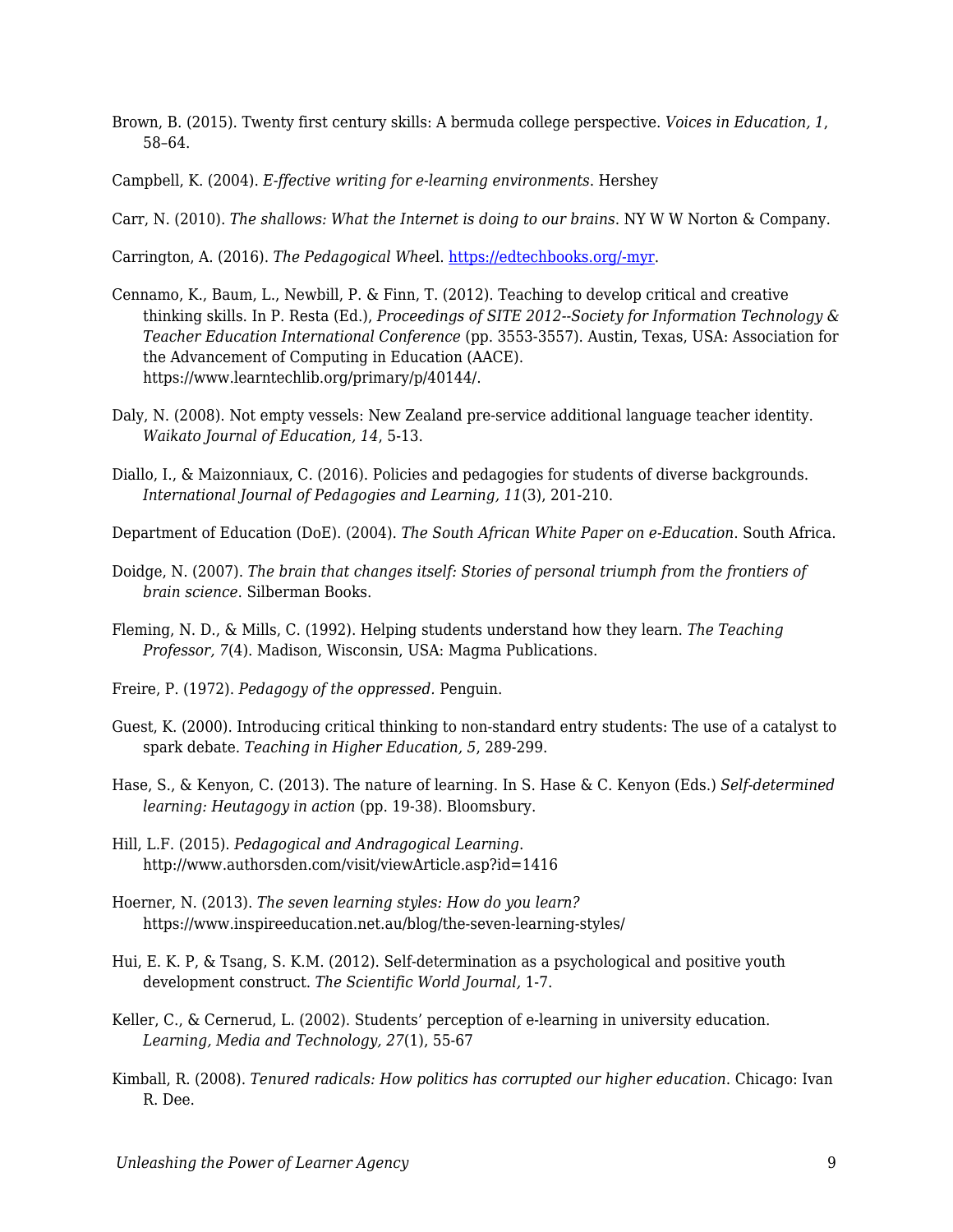- Kivunja, C. (2015). Exploring the pedagogical meaning and implications of the 4Cs "super skills" for the 21st century through Bruner's 5E lenses of knowledge construction to improve pedagogies of the new learning paradigm. *Creative Education, 6,* 224-239
- Kronberg, R., York-Barr, J., Arnold, K., Gombos, S., Truex, S., Vallejo B., & Stevenson, J. (1997). *Differentiated teaching and learning in heterogeneous classrooms: Strategies for meeting the needs of all students*. Minnesota Univ., Minneapolis. Inst. on Community Integration.
- Kurt, S. (2018). TPACK: Technological pedagogical content knowledge framework, in *Educational Technology*. [https://edtechbooks.org/-FIP](https://educationaltechnology.net/technological-pedagogical-content-knowledge-tpack-framework/)
- Lai, E. R. (2011). *Critical thinking: A literature review research report*. Parsons Publishing.
- LaRose, R., Gregg, J. & Eastin, M. (1998). Audio graphic tele-courses for the web: An experiment. *Journal of Computer Mediated Communications, 4*(2). https://doi.org/10.1111/j.1083-6101.1998.tb00093.x
- Lave, J. & Wenger, E. (1991). *Situated learning: Legitimate peripheral participation*. Cambridge University Press.
- Letseka, M., Letseka, M.M., & Pitsoe, V. (2018). *The challenges of e-learning in South Africa: Trends in e-learning*. [https://edtechbooks.org/-ItQE](https://www.intechopen.com/books/trends-in-e-learning/the-challenges-of-e-learning-in-south-africa).
- Lloyd, M., & Bahr, N. (2010). Thinking critically about critical thinking in higher education. *International Journal for the Scholarship of Teaching and Learning, 4*(2). https://doi.org/10.20429/ijsotl.2010.040209 .
- Luckin, R., Clark, W., Garnett, F., Whitworth, A., Akass, J., Cook, J., Day, P., Ecclesfield, N., Hamilton, T., & Robertson, J. (2011). Learner-Generated Contexts: A Framework to Support the Effective Use of Technology for Learning. In M. J. W. Lee, & C. McLoughlin (Eds.), *Web 2.0-Based E-*Learning: Applying Social Informatics for Tertiary Teaching (pp. 70-84). IGI Global.
- McNierney, D. (2004). Case study: One teacher's edyssey through resistance and fear. *TechTrends, 48*, 64-69. http://dx.doi.org/10.1007/BF02763533.
- Mishra, P., & Koehler, M. J. (2006). Technological pedagogical content knowledge: A framework for integrating technology in teachers' knowledge. *Teachers College Record, 108*(6), 1017–1054
- Mutekwe, E. (2018). Using a Vygotskian sociocultural approach to pedagogy: Insights from some teachers in South Africa. *Journal of Education, 7*1, 58 - 71,
- Newby, T. J., Stepich, D. A., Lehman, J. D., & Russell, J. D. (2000). *Instructional technology for teaching and learning: Designing instruction, integrating computers, and using media* (2 ed.). Prentice-Hall.
- Nilson, L.B. (2018, October 4). *Teaching critical thinking: Some practical points*. [https://edtechbooks.org/-rEc](https://www.facultyfocus.com/articles/effective-teaching-strategies/teaching-critical-thinking-practical-points/)
- Richards, K. (2002). Teaching students with diverse backgrounds. *The Korean language in America, 4*, 65-76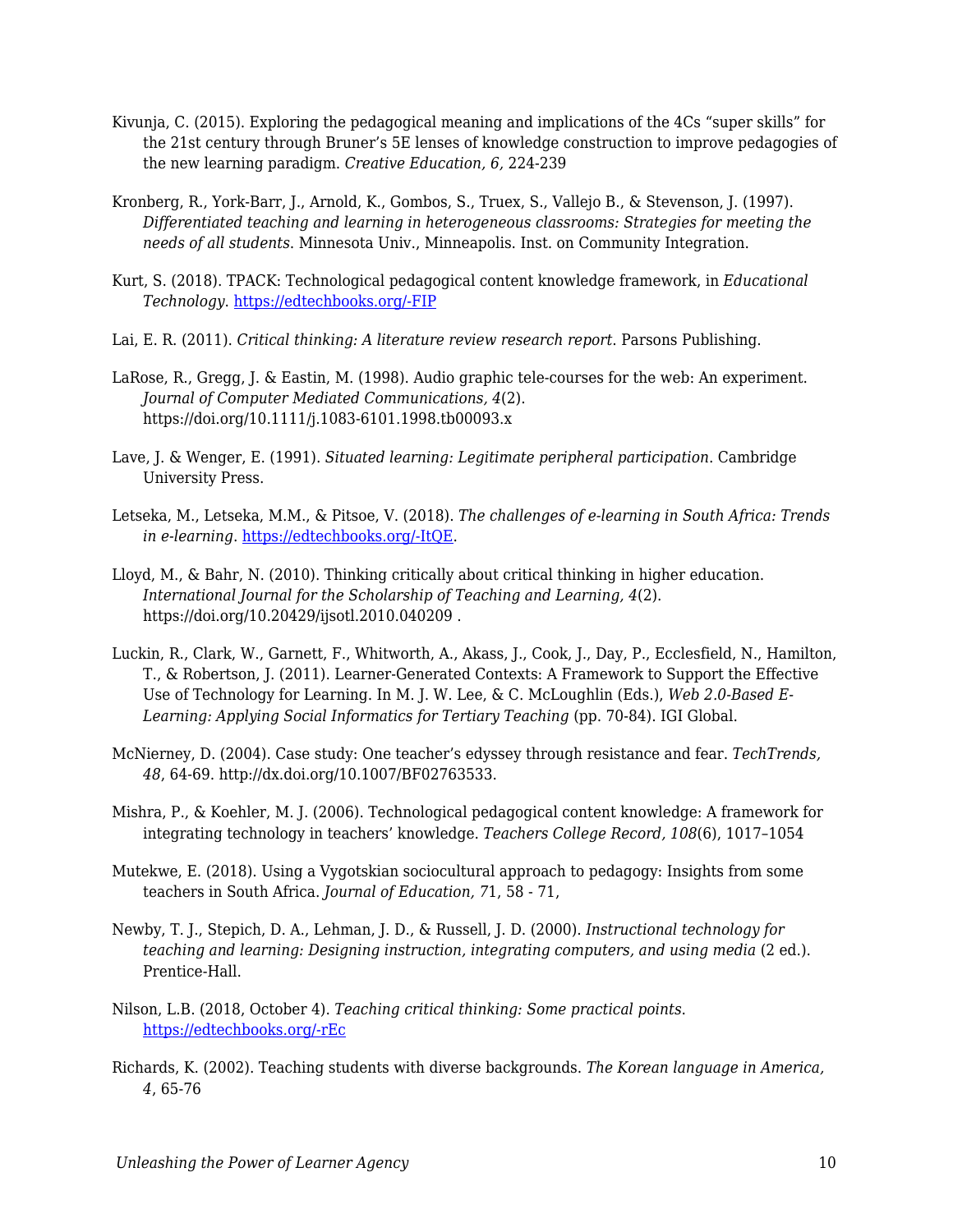- Salehi, S.E. (2018). *Critical thinking as a 21st century skill: Conceptions, implementation and challenges in the EFL classroom.*
- Schuler, D., & Namioka, A. (1993). *Participatory design: Principles and practices*. Erlbaum.
- Schwartz, J., & Begley, S. (2003). *The mind and thebBrain: Neuroplasticity and the power of mental force*. Harper Perennial.
- Setlhako, M.A. (5 October, 2018). Tech makes new demands on teachers. *Mail and Guardian*.
- Shabatura, J. (Sep 27, 2013). *Using Bloom's taxonomy to write effective learning objectives.* https://tips.uark.edu/author/jshabatu/page/2/.
- Siewierski, C. (2015). *Introduction to scholarship*. Oxford University Press.
- Snyder, L.G., & Snyder, M.J. (2008). Teaching critical thinking and problem solving skills. *The Delta Pi Epsilon Journal, 1*(2), 90-97.
- United Nations (UN). (2019). *Digital economy report 2019: Value creation and capture: Implications for developing countries*. https://unctad.org/en/PublicationsLibrary/der2019\_en.pdf
- Vandeyar, S. (2014). *Good practices in culture-rich classrooms: Research-informed perspectives*. Oxford University Press: Cape Town.
- Vedder, P., Horenczyk, G., Liebkind, K., & Nickmans, G. (2006). Ethno-culturally diverse education settings: Problems, challenges and solutions. *Educational Research Review, 1*, 157-168.
- West, R.E. (2010). Foundations of learning and instructional design technology: The past, present, and future of learning and instructional design technology. *EdTech Books*. [https://edtechbooks.org/-BYo](https://edtechbooks.org/lidtfoundations/careers_in_consulting)
- World Economic Forum. (March, 2017). *The future of jobs and skills in Africa: Preparing the region for the Fourth Industrial Revolution*. http://www3.weforum.org/docs/WEF\_EGW\_FOJ\_Africa.pdf
- Vygotsky, L. S. (1978). *Mind in society: The development of higher psychological processes*. Harvard University Press.
- Zhang, Z., & Kenny, R. (2010). Learning in an online distance education course: Experiences of three international students. *The International Review of Research in Open and Distributed Learning, 11*(1), 17-36. Athabasca University Press.